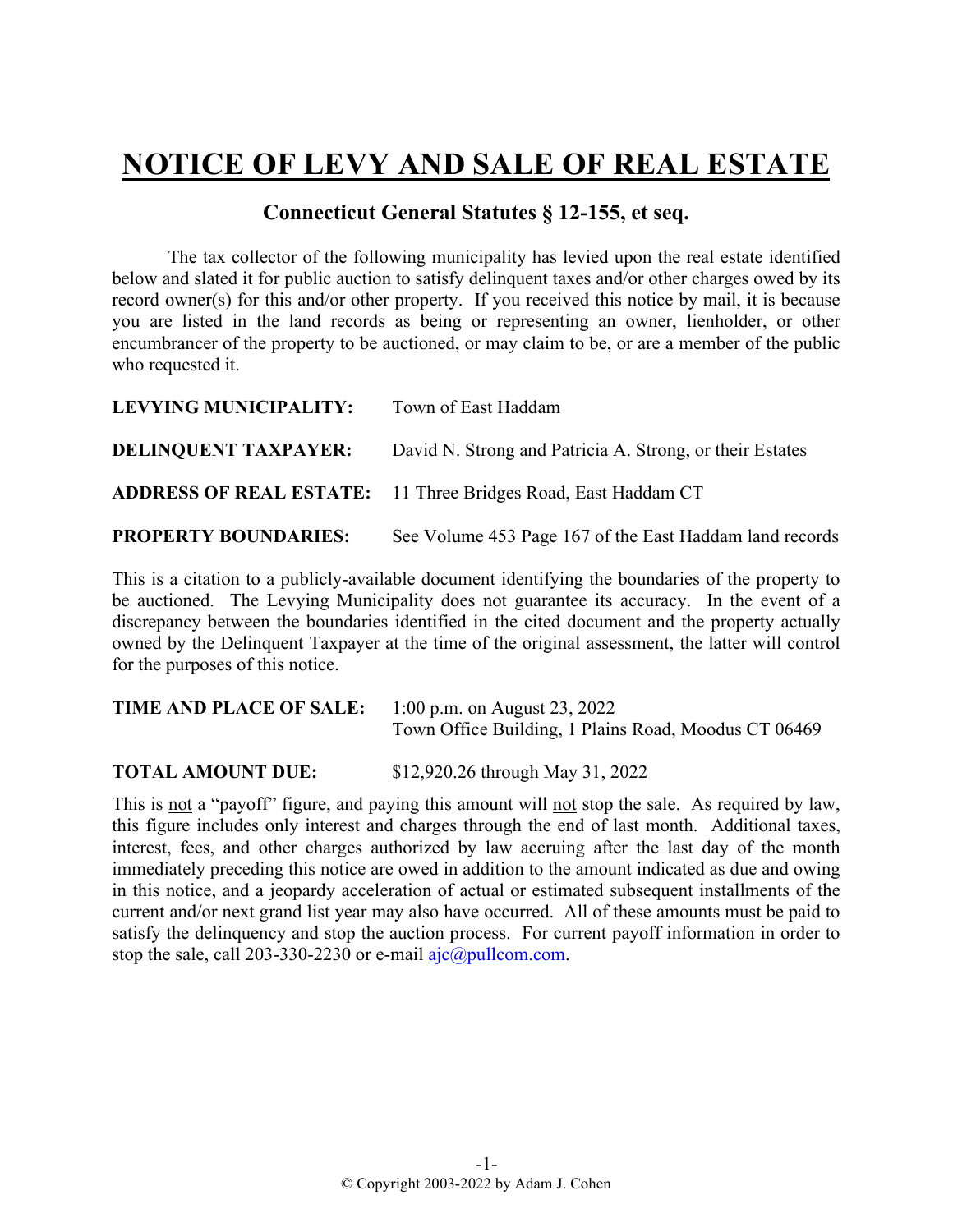**SURVIVING ENCUMBRANCES:** This property will be sold "free and clear" to the winning bidder subject only to: (1) taxes and water/sewer charges laid by the levying municipality which were not yet due and payable at the time of the levy, which is the date accompanying the signature on the first notice of this sale filed in the land records, except as are recovered from the sale; (2) the accrued taxes and water/sewer charges of any other governmental authority against this property; (3) any federal lien recorded until 30 days before the date which is six months after the auction date, except as extinguished pursuant to federal law; (4) easements, covenants and restrictions in favor of other parcels of land predating the time of the levy; (5) solely to the extent any of the delinquencies identified above was assessed on property other than the property to be sold, all encumbrances perfected before this notice was recorded; (6) interests exempt from levy and sale under the Constitution and laws of the United States; (7) the interest of any person or such person's predecessors in title for whom notice of the sale was not sent as required by law, and who had a right to such notice, and who did not in fact know of it within six months thereafter, until expiration of the limitation deadline in C.G.S. § 12-159b; (8) any monetary encumbrance recorded between May 27, 2022 and the date the first notice of this sale was filed in the land records, unless its holder is notified of the tax sale as required by law or in fact knew of it within six months thereafter; (9) any other interest not foreclosed by this tax sale procedure under state law; and (10) the effect of any federal, state, or local law and the restrictions and conditions in the tax sale notices and announced at the auction.

**PERSONS TO WHOM THIS NOTICE IS SENT:** The following persons are, or may claim to be, or may represent, the known holders of choate interests which will be affected by the sale. Absent payment in full before the auction or valid redemption within six months thereafter, the respective titles, mortgages, liens, restraints on alienation, and other encumbrances in this property in favor of all persons with actual or constructive notice thereof shall be extinguished.

| David N. Strong and Patricia A. Strong                                                                     | David N. Strong and Patricia A. Strong                                                                                                                                  |
|------------------------------------------------------------------------------------------------------------|-------------------------------------------------------------------------------------------------------------------------------------------------------------------------|
| or their Estates, and Moira Strong-Sarafinas                                                               | or their Estates, and Traci M. McComiskey                                                                                                                               |
| 11 Three Bridges Road                                                                                      | 15 Crossley Court                                                                                                                                                       |
| East Haddam, CT 06423                                                                                      | Niantic, CT 06357                                                                                                                                                       |
| Citizens Bank, N.A.<br>One Citizens Plaza<br>Providence, RI 02903<br>successor to New England Savings Bank | Resource Bancshares Mortgage Group, Inc.<br>c/o The Corporation Trust Co., Reg. Agent<br>1209 Orange Street<br>Wilmington, DE 19801<br>notice due to missing assignment |
| Bank of America, N.A.                                                                                      | LVNV Funding LLC                                                                                                                                                        |
| 100 North Tryon Street                                                                                     | c/o Corporation Service Co., Reg. Agent                                                                                                                                 |
| Charlotte, NC 28255                                                                                        | 225 Asylum Street, 20th Fl.                                                                                                                                             |
| successor to Fleet National Bank                                                                           | Hartford, CT 06103                                                                                                                                                      |
| Internal Revenue Service                                                                                   | State of Connecticut                                                                                                                                                    |
| <b>Advisory Consolidated Receipts</b>                                                                      | Dept. of Revenue Services                                                                                                                                               |
| 7940 Kentucky Dr., Stop 2850F                                                                              | 450 Columbus Blvd, Suite 1                                                                                                                                              |
| Florence, KY 41042                                                                                         | Hartford, CT 06103                                                                                                                                                      |
| (solely for any inchoate estate taxes)                                                                     | (solely for any inchoate succession taxes)                                                                                                                              |